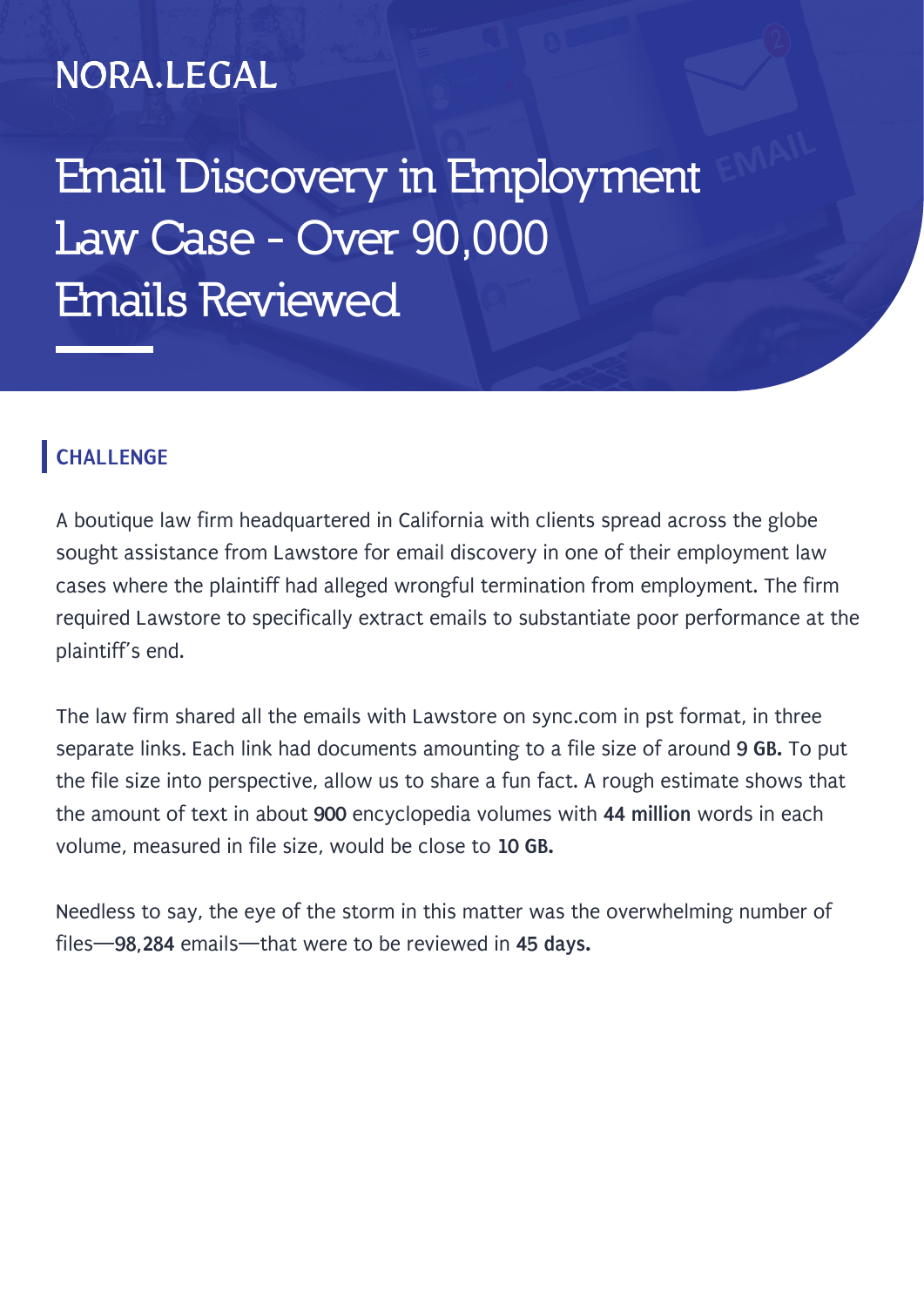

#### **SOLUTION**

An offshore team of two Associates under the supervision of the offshore Lead Attorney were designated for this project.

Combining our team's expertise with our advanced legal-tech partner ecosystem rendered the task at hand convenient to handle and surmount:

- » The project was successfully completed by using machine learning technique called sentimental analysis for the segregation of emails.
- » The segregation process eliminated duplicates and reduced the number of emails for review.
- » The ai-powered document reviewing tool ran the search for 98,284 emails with 98% accuracy, requiring manual intervention only at the time of the final sorting.

The final deliverable product was specifically named pdf portfolios i.e., performance, discipline and training with relevant email extracts and an excel sheet with the details of portfolios. The client was sent drafts of the work before final submission to ensure quality of the final work product.

# NORA.LEGAL